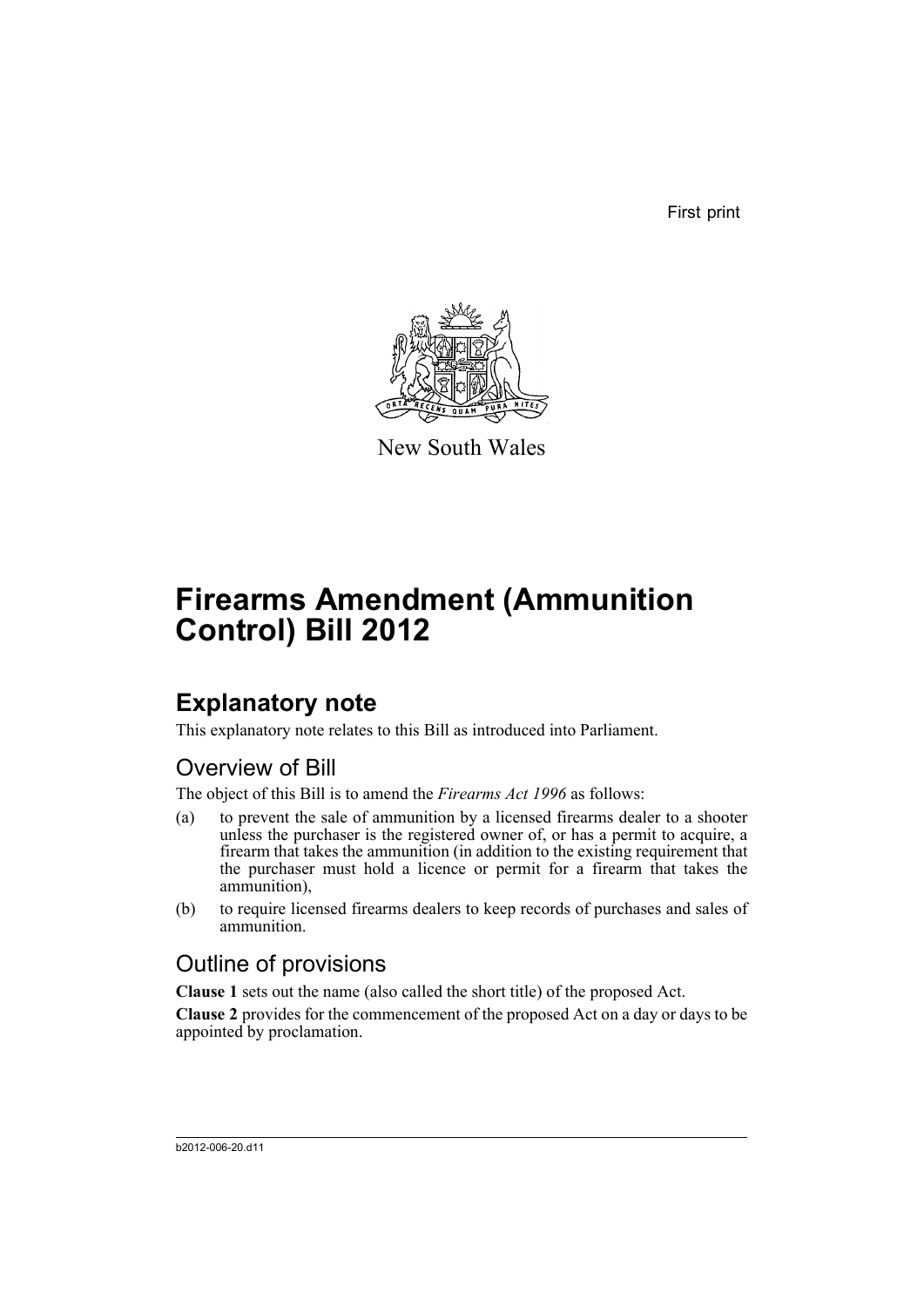Explanatory note

### **Schedule 1 Amendment of Firearms Act 1996 No 46**

#### **Restrictions on sales of ammunition**

**Schedule 1 [3]** imposes additional requirements on a sale of ammunition by a licensed firearms dealer to a purchaser who holds a licence or permit for a firearm that takes the ammunition. The purchaser will now also be required to be the registered owner of, or hold a permit to acquire, a firearm that takes the ammunition. The firearms dealer will be required to sight the purchaser's notice of registration or permit to acquire at the time ammunition is purchased. There are exceptions for sales of ammunition between licensed firearms dealers and sales by club armourers to club members for use in club firearms. **Schedule 1 [2]** makes a consequential amendment.

#### **Records of ammunition transactions**

**Schedule 1 [1]** requires a licensed firearms dealer to keep records of ammunition sales and purchases by the dealer. The new requirement parallels existing requirements for the keeping of records of transactions involving firearms and firearm parts.

#### **Savings and transitional**

**Schedule 1 [4]** enables savings and transitional regulations to be made as a consequence of the enactment of the proposed Act.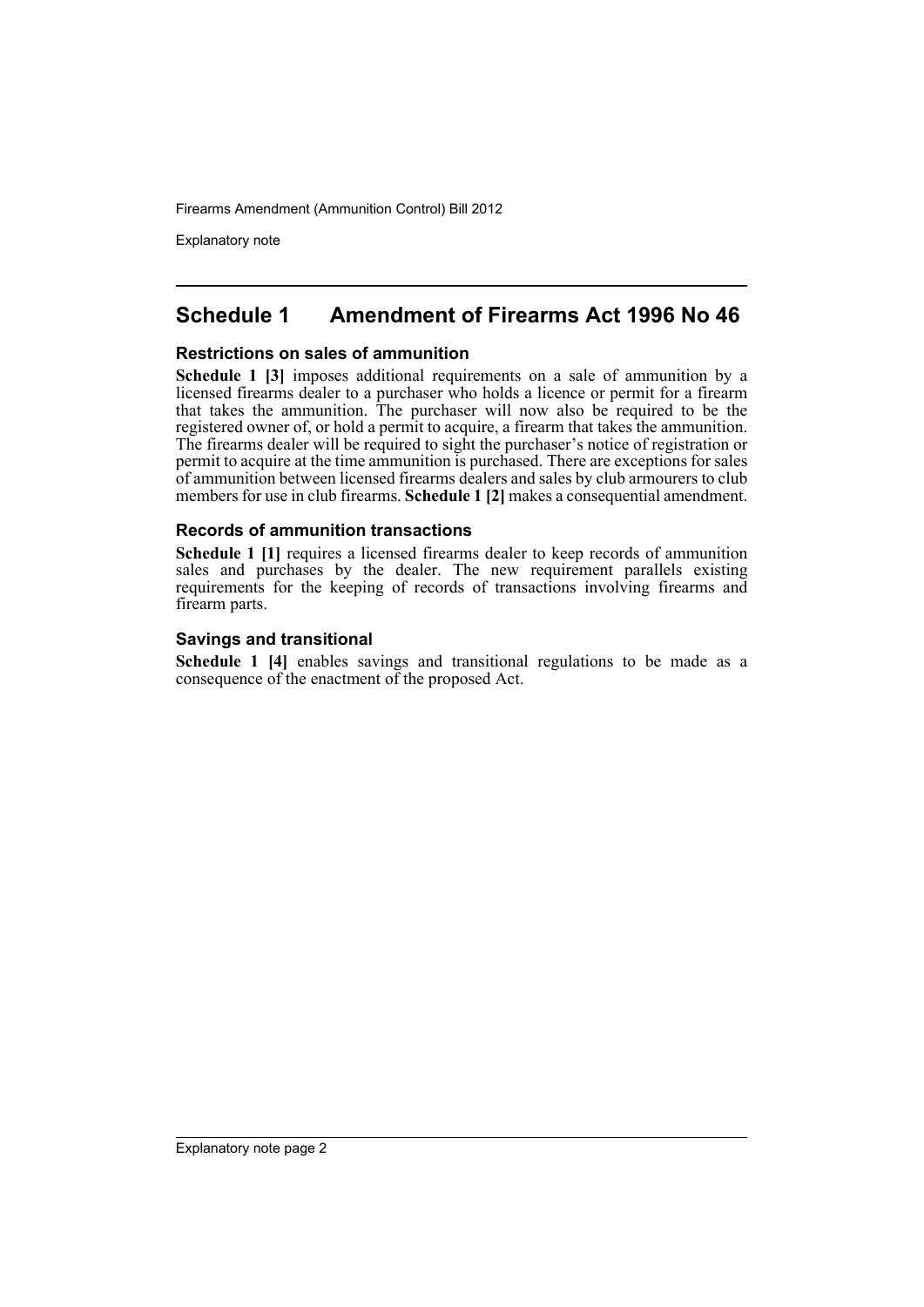First print



New South Wales

# **Firearms Amendment (Ammunition Control) Bill 2012**

## **Contents**

|                                                 | Page |
|-------------------------------------------------|------|
| Name of Act                                     |      |
| 2 Commencement                                  |      |
| Schedule 1 Amendment of Firearms Act 1996 No 46 |      |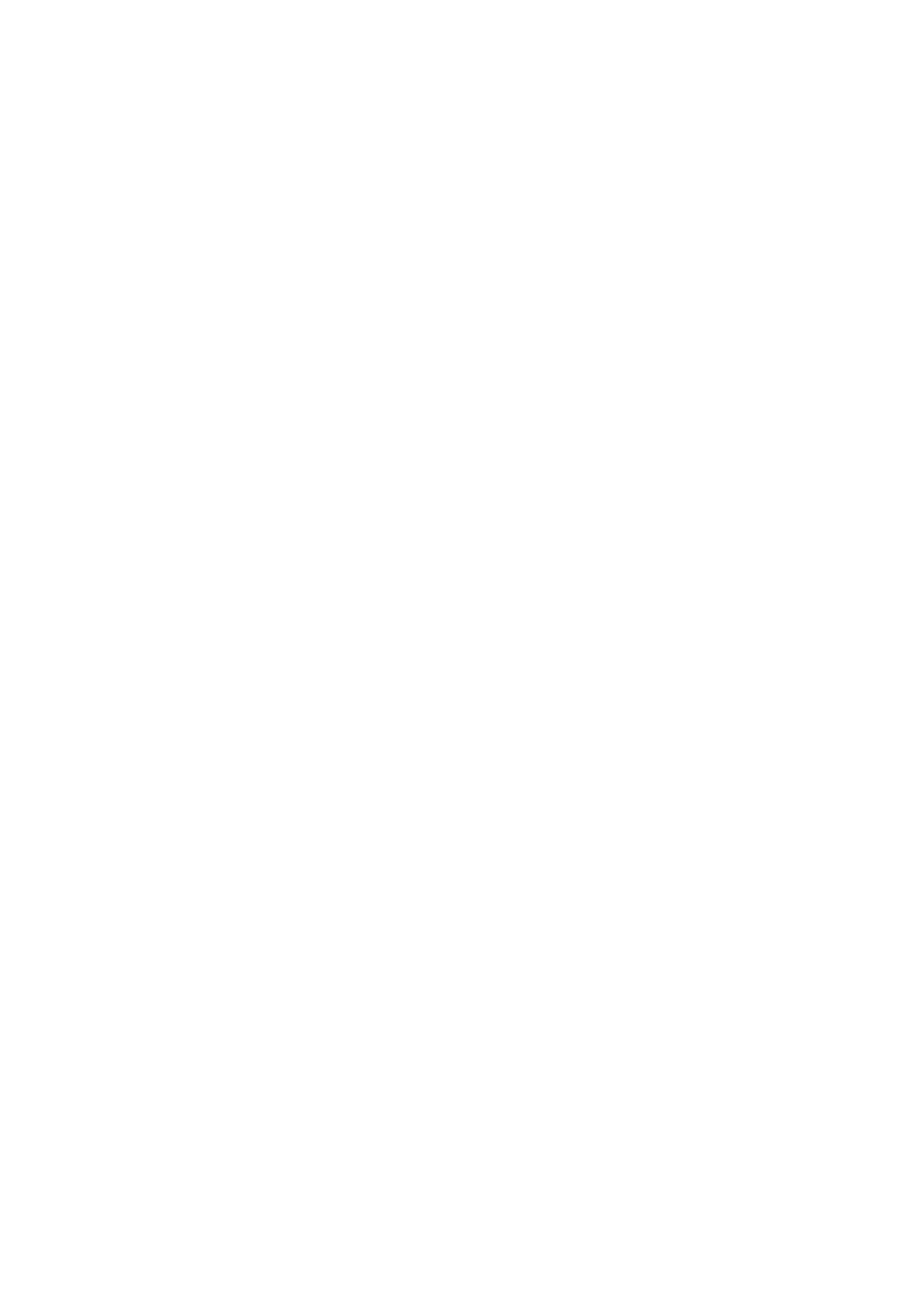

New South Wales

# **Firearms Amendment (Ammunition Control) Bill 2012**

No , 2012

### **A Bill for**

An Act to amend the *Firearms Act 1996* to make further provision for the purchase and sale of ammunition.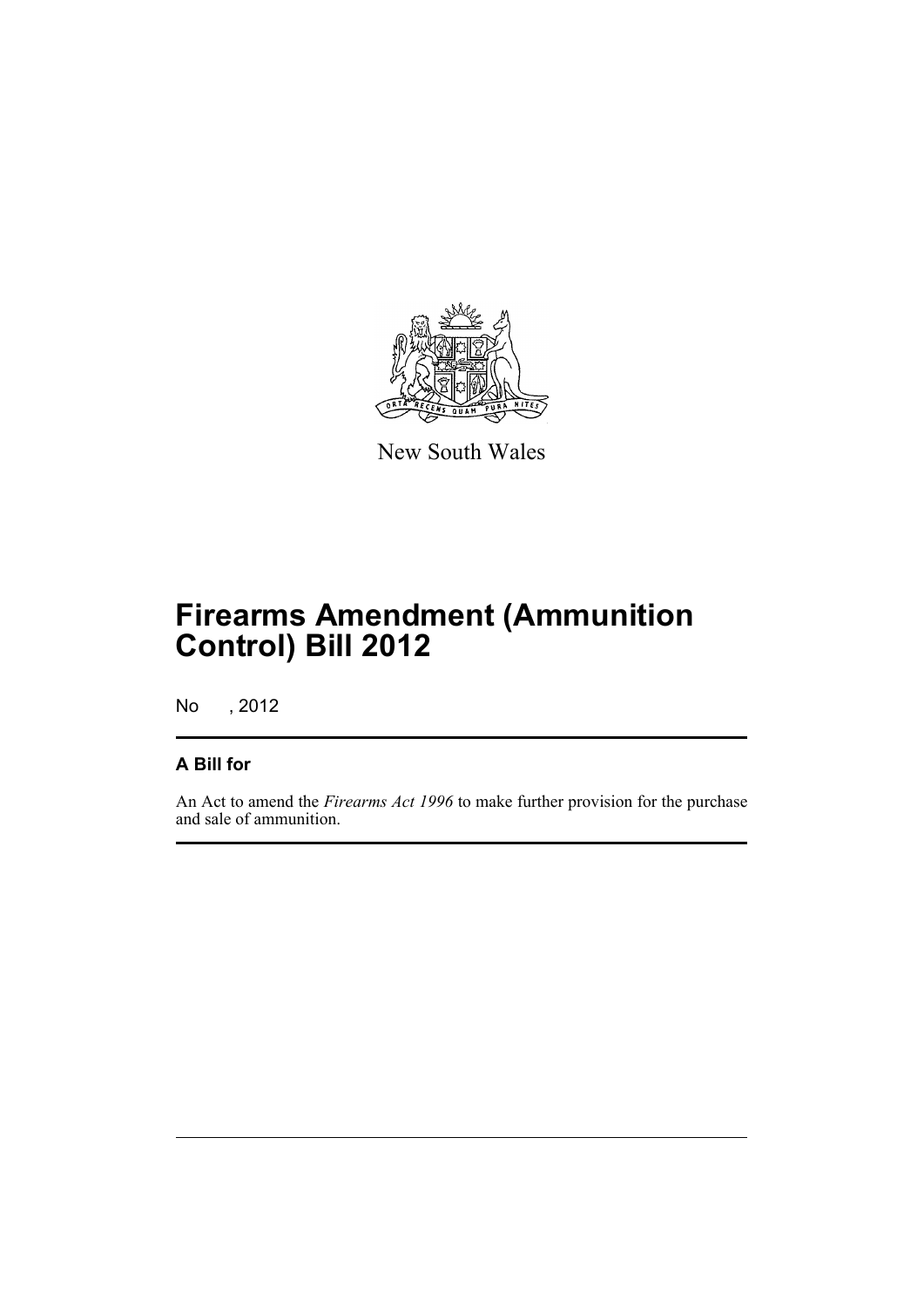<span id="page-5-1"></span><span id="page-5-0"></span>

| The Legislature of New South Wales enacts: |                                                                      | 1              |
|--------------------------------------------|----------------------------------------------------------------------|----------------|
|                                            | Name of Act                                                          | $\mathcal{P}$  |
|                                            | This Act is the Firearms Amendment (Ammunition Control) Act 2012.    | 3              |
|                                            | <b>Commencement</b>                                                  | $\overline{a}$ |
|                                            | This Act commences on a day or days to be appointed by proclamation. | 5              |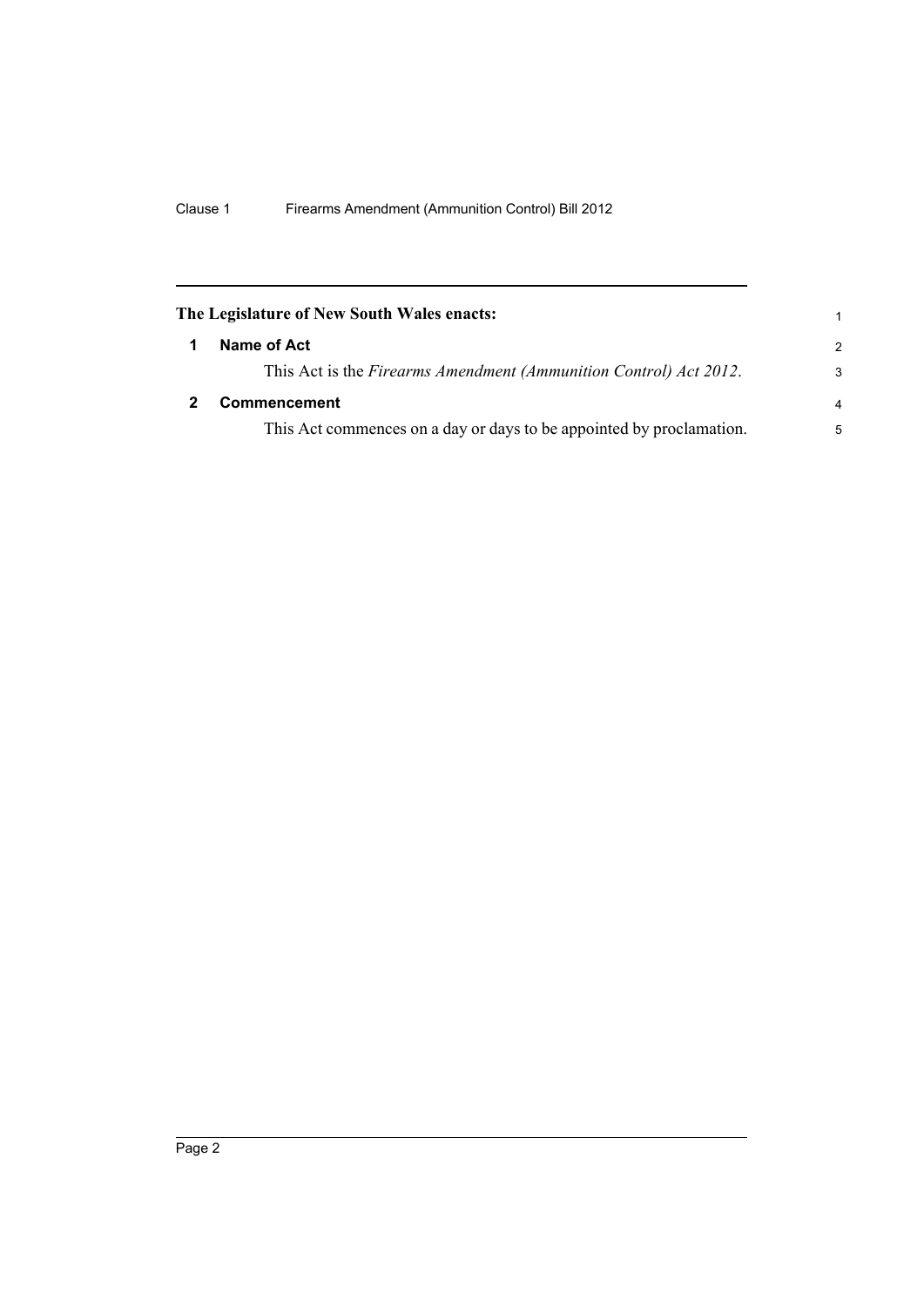Amendment of Firearms Act 1996 No 46 Schedule 1

<span id="page-6-0"></span>

| <b>Schedule 1</b> |                                                    |     | <b>Amendment of Firearms Act 1996 No 46</b>                                                                                                                                                                                                                         | 1                          |
|-------------------|----------------------------------------------------|-----|---------------------------------------------------------------------------------------------------------------------------------------------------------------------------------------------------------------------------------------------------------------------|----------------------------|
| [1]               | <b>Section 45A</b>                                 |     |                                                                                                                                                                                                                                                                     | $\overline{2}$             |
|                   | Insert after section 45:                           |     |                                                                                                                                                                                                                                                                     | 3                          |
|                   | 45A<br><b>Recording of ammunition transactions</b> |     |                                                                                                                                                                                                                                                                     | 4                          |
|                   |                                                    | (1) | A licensed firearms dealer must keep a record of all sales and<br>purchases of ammunition by the firearms dealer.                                                                                                                                                   | 5<br>6                     |
|                   |                                                    | (2) | The record must contain the following particulars for each sale of<br>ammunition by the dealer:                                                                                                                                                                     | 7<br>8                     |
|                   |                                                    |     | (a)<br>the name and address of the person <i>(the buyer)</i> to whom<br>the ammunition was sold,                                                                                                                                                                    | 9<br>10                    |
|                   |                                                    |     | the number of the buyer's licence or permit for a firearm<br>(b)<br>that takes the ammunition or for a permit that authorises<br>the buyer to purchase the ammunition,                                                                                              | 11<br>12<br>13             |
|                   |                                                    |     | in the case of a sale of ammunition that is subject to the<br>(c)<br>requirements of section 65A—the number of the relevant<br>notice of registration for a firearm or permit to acquire a<br>firearm that was seen by the dealer at the time of the sale,          | 14<br>15<br>16<br>17       |
|                   |                                                    |     | in the case of a sale of ammunition to a member of a<br>(d)<br>shooting club by the club armourer for the club for use in<br>a club firearm (as referred to in section 65A)—the number<br>of the relevant notice of registration for the club firearm<br>concerned, | 18<br>19<br>20<br>21<br>22 |
|                   |                                                    |     | such other particulars as may be prescribed by the<br>(e)<br>regulations.                                                                                                                                                                                           | 23<br>24                   |
|                   |                                                    | (3) | The record must contain the following particulars for each<br>purchase of ammunition by the dealer:                                                                                                                                                                 | 25<br>26                   |
|                   |                                                    |     | (a)<br>the name and address of the person from whom the<br>ammunition was purchased,                                                                                                                                                                                | 27<br>28                   |
|                   |                                                    |     | such other particulars as may be prescribed by the<br>(b)<br>regulations.                                                                                                                                                                                           | 29<br>30                   |
|                   |                                                    | (4) | The record of a sale or purchase of ammunition must, subject to<br>the regulations, be made within 24 hours after the sale or<br>purchase.                                                                                                                          | 31<br>32<br>33             |
|                   |                                                    | (5) | The record must be kept in the form approved by the<br>Commissioner.                                                                                                                                                                                                | 34<br>35                   |
|                   |                                                    | (6) | A licensed firearms dealer who ceases to hold such a licence must<br>provide the Commissioner with the record kept under this section<br>for all sales and purchases of ammunition during the 2 years                                                               | 36<br>37<br>38             |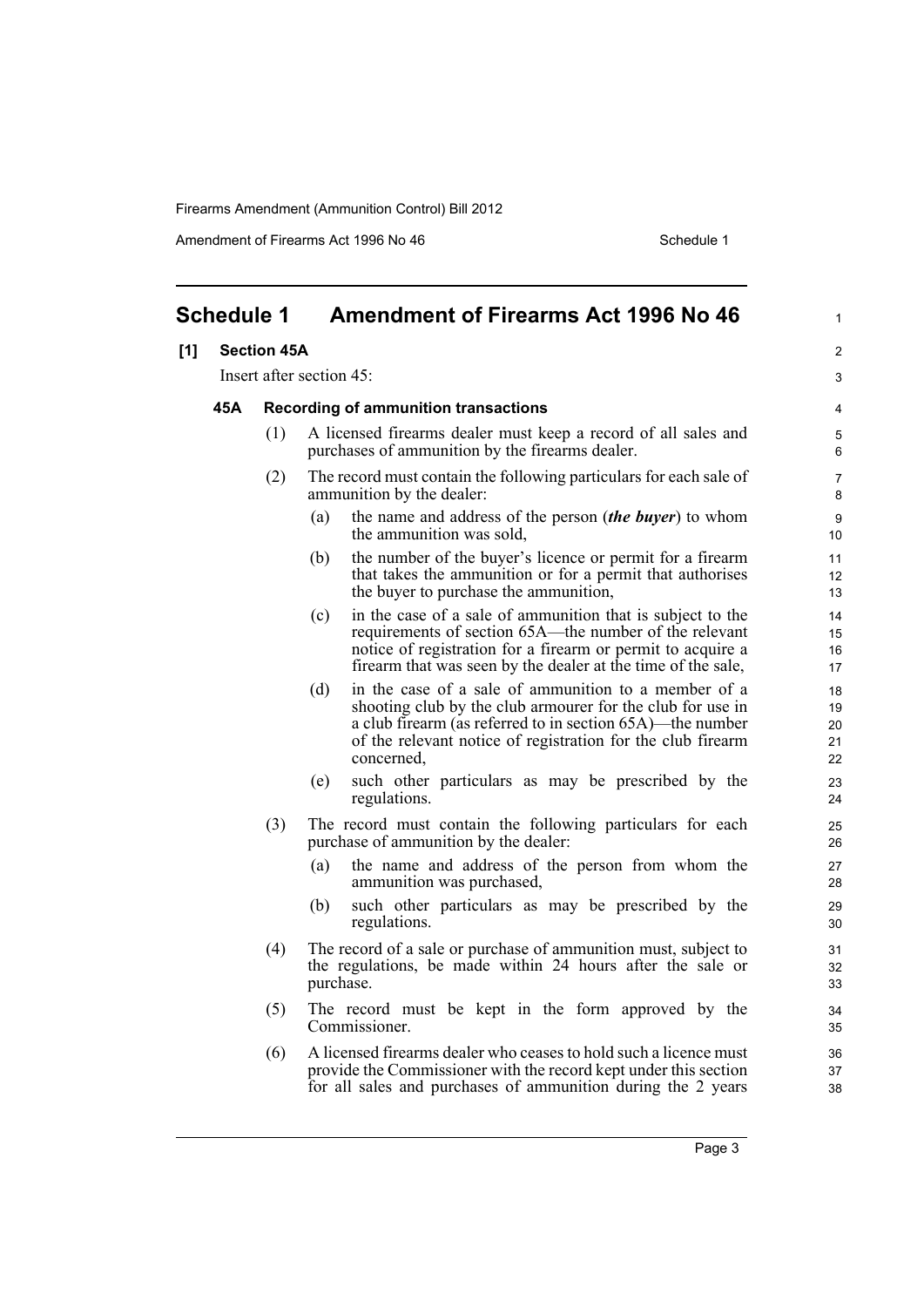|     |     |                    | immediately preceding the date on which the licence ceased to be<br>in force.                                                                                                                                                                                    | 1<br>$\overline{2}$        |
|-----|-----|--------------------|------------------------------------------------------------------------------------------------------------------------------------------------------------------------------------------------------------------------------------------------------------------|----------------------------|
|     |     | (7)                | A licensed firearms dealer must, on demand made by a police<br>officer at any time:                                                                                                                                                                              | 3<br>4                     |
|     |     |                    | produce to that officer the record kept by the dealer under<br>(a)<br>this section and permit that officer to inspect and make<br>copies of any entries in it, and                                                                                               | 5<br>6<br>$\overline{7}$   |
|     |     |                    | furnish to that officer any information in the dealer's<br>(b)<br>possession with respect to any ammunition purchased or<br>sold by the dealer.                                                                                                                  | $\bf 8$<br>9<br>10         |
|     |     | (8)                | Any person making an alteration to an entry in a record kept<br>under this section must do so by interlineation or striking out and<br>not by erasure.                                                                                                           | 11<br>12<br>13             |
|     |     |                    | Maximum penalty: 20 penalty units.                                                                                                                                                                                                                               | 14                         |
| [2] |     |                    | Section 65 Sale, purchase and possession of ammunition                                                                                                                                                                                                           | 15                         |
|     |     |                    | Insert at the end of section $65(1)$ :                                                                                                                                                                                                                           | 16                         |
|     |     |                    | Note. Section 65A imposes additional requirements for sales of<br>ammunition by licensed firearms dealers.                                                                                                                                                       | 17<br>18                   |
| [3] |     | <b>Section 65A</b> |                                                                                                                                                                                                                                                                  | 19                         |
|     |     |                    | Insert after section 65:                                                                                                                                                                                                                                         | 20                         |
|     | 65A |                    | Sales of ammunition by firearms dealers-additional requirements                                                                                                                                                                                                  | 21                         |
|     |     | (1)                | A licensed firearms dealer must not sell ammunition for any<br>firearm to a purchaser who is the holder of a licence or permit for<br>the firearm unless:                                                                                                        | 22<br>23<br>24             |
|     |     |                    | (a)<br>a firearm that takes the ammunition is registered in the<br>name of the purchaser or the purchaser is authorised by a<br>permit (or its equivalent under the law of another State or<br>Territory) to acquire a firearm that takes the ammunition,<br>and | 25<br>26<br>27<br>28<br>29 |
|     |     |                    | (b)<br>the dealer has seen the current notice of registration issued<br>for the firearm or the permit to acquire the firearm.                                                                                                                                    | 30<br>31                   |
|     |     |                    | Maximum penalty: 50 penalty units.                                                                                                                                                                                                                               | 32                         |
|     |     | (2)                | The requirements of this section are in addition to the<br>requirements of section 65.                                                                                                                                                                           | 33<br>34                   |
|     |     | (3)                | This section does not apply to a sale of ammunition by a licensed<br>firearms dealer to another licensed firearms dealer.                                                                                                                                        | 35<br>36                   |